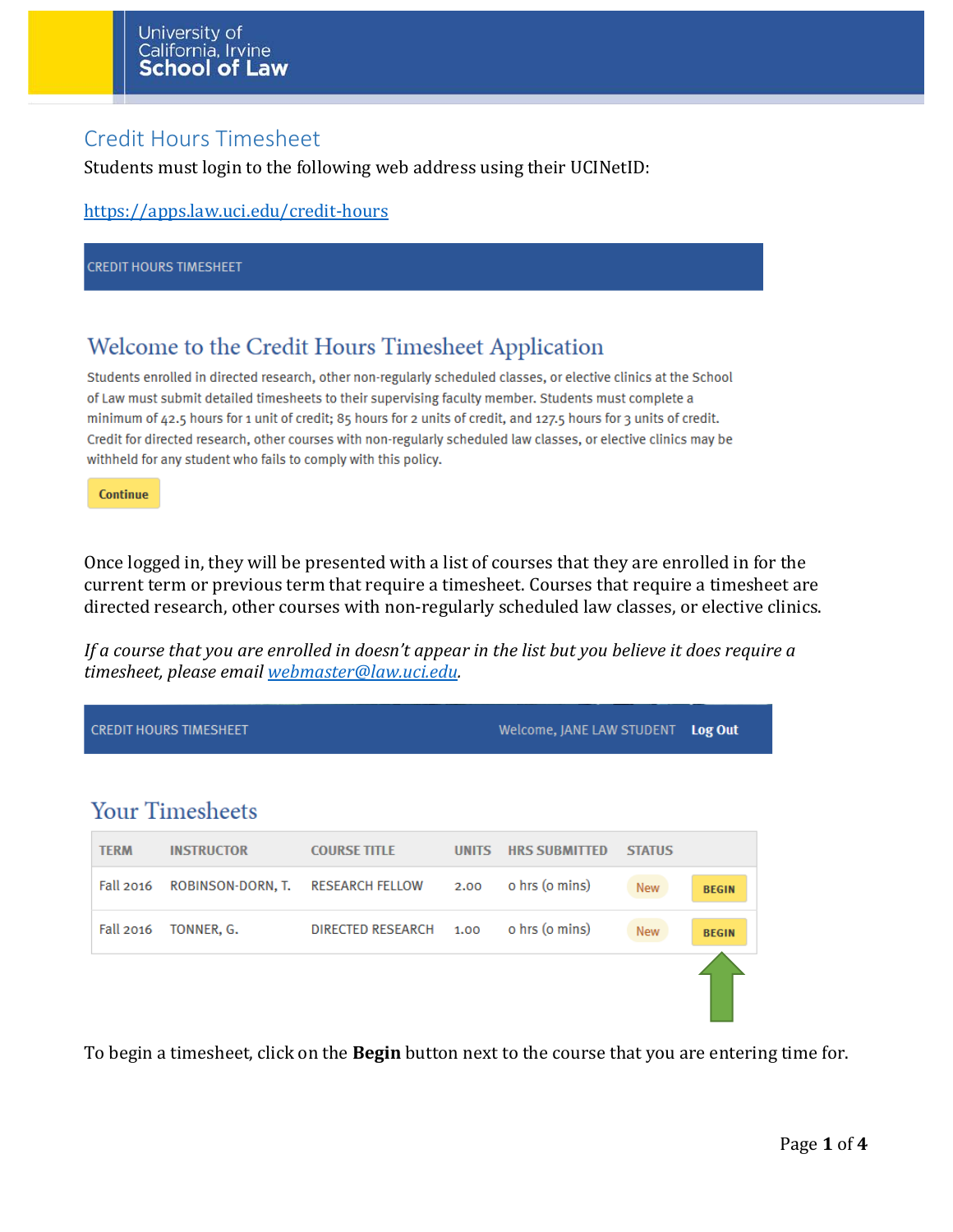## Timesheet

Term: Fall 2016 Course Code: 84803 Course Title: RESEARCH FELLOW **Instructor Name: ROBINSON-DORN, T.** # of unit(s): 2.00 Minimum credit hours: 85.00

+ Add Minutes to Timesheet

Your timesheet is currently blank.

This course requires a total of 5100 minutes (85.00 hours). You have 5100 minutes (85.00 hours) left to log for this course.

\*Minimum hours not completed **Submit Timesheet** 

Students must complete a minimum of 42.5 hours for 1 unit of credit; 85 hours for 2 units of credit, and 127.5 hours for 3 units of credit. Credit for Directed Research or other non-regularly scheduled law classes may be withheld for any student who fails to comply with this policy.

#### To start entering hours for the course, click on **Add Minutes to Timesheet**.

| + Add Minutes to Timesheet  |                           |                             |               |             |  |  |  |  |
|-----------------------------|---------------------------|-----------------------------|---------------|-------------|--|--|--|--|
| <b>Recording Date:</b><br>展 | <b>Number of Minutes:</b> | <b>Description of Work:</b> | Cancel<br>al. | <b>Save</b> |  |  |  |  |

You must enter a date, the number of minutes, and the description of work for those minutes. Click on **Save** once you have completed your entry.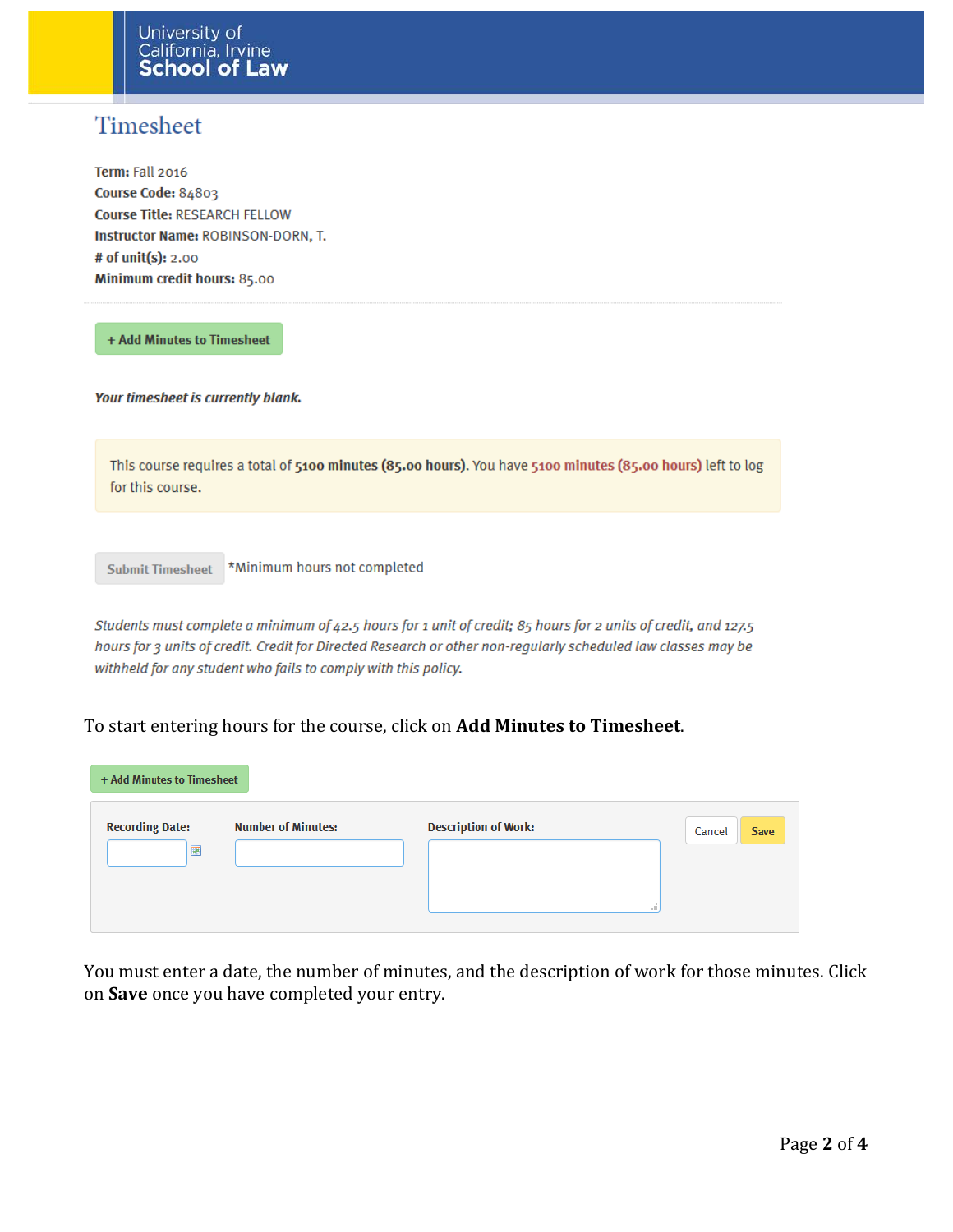| <b>DATE</b>  | <b>MINUTES</b> | <b>DESCRIPTION OF WORK</b>                                                                  |
|--------------|----------------|---------------------------------------------------------------------------------------------|
| 08/15/2016   | 45             | $\mathbf x$<br>Preparing an outline for the 1L course for the<br>first day of class.<br>al. |
| <b>TOTAL</b> |                | 45 min (0.75 hours)                                                                         |

To edit an entry, click on the edit button.



To delete any entry, click on the delete button.

Continue to add minutes for each amount of work that you complete for this course on a given day throughout the term.

| + Add Minutes to Timesheet |                |                                                                      |         |                |
|----------------------------|----------------|----------------------------------------------------------------------|---------|----------------|
| <b>DATE</b>                | <b>MINUTES</b> | <b>DESCRIPTION OF WORK</b>                                           |         |                |
| 08/15/2016                 | 45             | preparing an outline for the 1L course for the<br>first day of class | $\cdot$ | $\pmb{\times}$ |
| 08/15/2016                 | 30             | Created problems for the 1L course.                                  | ÷.      | ×              |
| <b>TOTAL</b>               |                | 75 min (1.25 hours)                                                  |         |                |

This course requires a total of 5100 minutes (85.00 hours). You have 5025 minutes (83.75 hours) left to log for this course.

Faculty will be checking your timesheet throughout the term. You are required to keep it up to date every two weeks. The timesheet will be keeping a running total of the number of hours that you have completed. It will also indicate how many hours you have left to fulfill the number of enrolled units for the course.